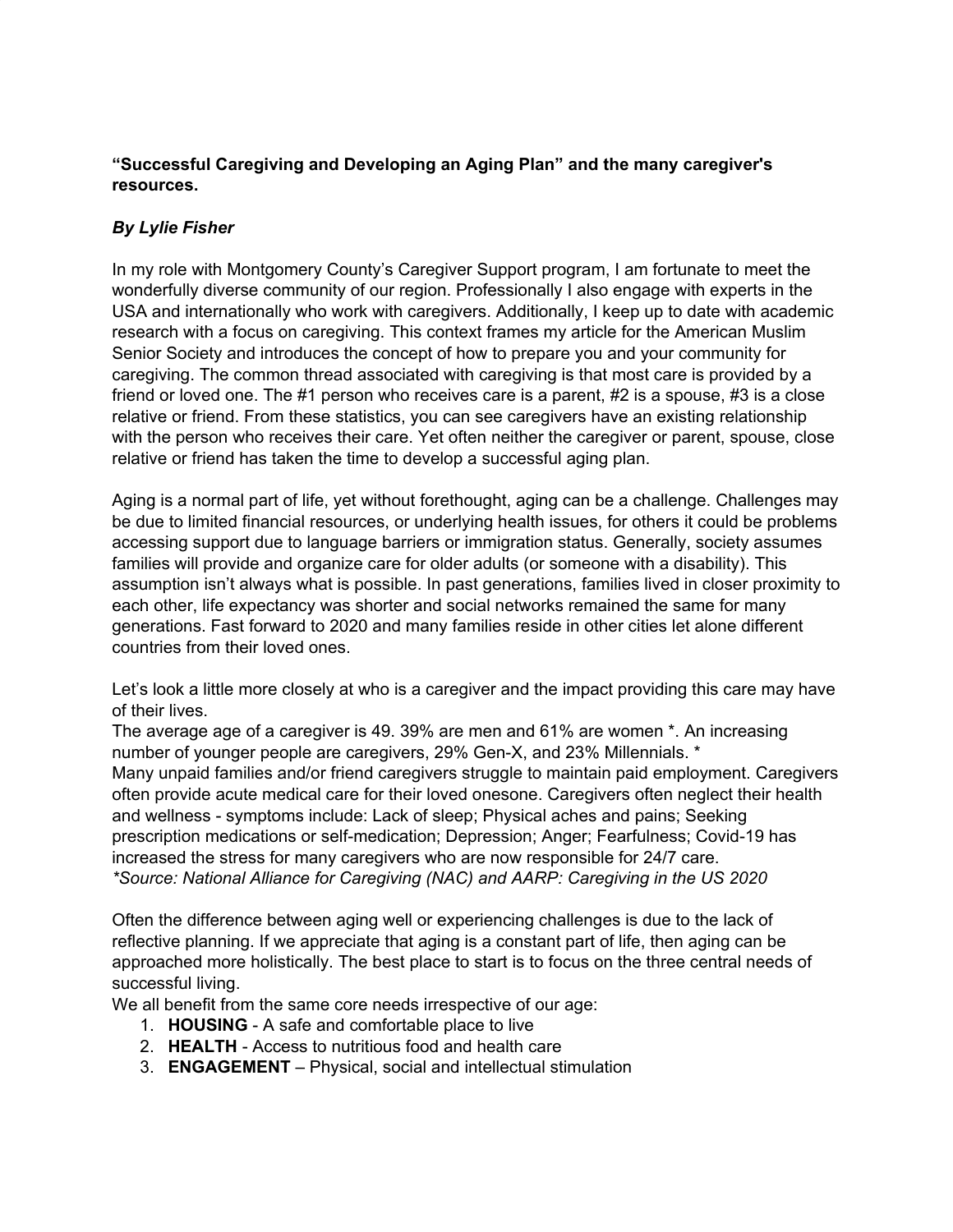I often hear from caregivers that in an emergency they relocated a parent into their home. This is very noble, yet often the underlying need of the older adult is more acute, especially with health issues including cognitive decline due the Alzheimer's/Dementia. With forward planning a family can consider what will support their loved ones as they age, how can they maintain their independence, yet are safe and remain connected to vital supports. Let's look at the three essential requirements that you can start considering now with your loved ones, this will ensure they are decision makers in their aging plan.

## **HOUSING** - *A safe and comfortable place to live*

When we age our health may deteriorate more rapidly. Accordingly, where we live needs to provide less risks and more supports.

Safety – less stairs or risks for tripping and falling

Proximity – accessible to services that provide wellness and health care

Affordability – costs for housing and services need to reflect available personal finances and/or be subsidized

Planning - smooth transition from independent to supported living

### **HEALTH** *- Access to nutritious food and health care*

The health of older adults can change rapidly and without warning, therefore it is vital to ensure health is being monitored and treated. Too often the health of older adults diminishes when new or chronic illnesses are not effectively treated.

Healthcare – Ensure loved-one has regular check-ups with a consistent primary care physician. Including an annual review of prescribed medications. As needed specialist care from a: gastroenterologist, gerontologist, physical therapist, podiatrist, optometrist, etc.

Nutrition – For many older adults, the ability to prepare meals diminishes with age. This could be due to physical challenges, financial concerns, cognitive decline. Families could set up a home-delivered meal service but first, arrange for a medical evaluation before embarking on interventions.

Insurance – Some older adults have Long Term Care Insurance, and this may pay for eldercare. Medicare enrollment is critical, and the nationally funded SHIP program can assist with the paperwork. The County's Aging and Disability Services can help identify if your loved one qualifies for Medicaid.

### **ENGAGEMENT** - *Physical, social and intellectual stimulation*

Simple physical activity and connection with others are beneficial. Older adults' benefit by undertaking daily exercise and experiencing cognitive stimulation.

Activities - Recreation centers offer an affordable way for all ages to maintain health and wellness. Many older persons with chronic conditions enjoy and benefit from telephone, online and in-person activities.

Connections - Lifelong learning is the key to maintaining cognitive well-being. There are numerous non-profit organizations that offer free or low-cost classes. Local libraries are a terrific resource for free in-person and virtual programs.

Wellness - Adult Day Center programs are an ideal way for older adults and persons with a disability to be in a safe environment and enjoy companionship, health monitoring, and physical activities.

For some families, it may be better to live separately, whereas others are comfortable residing at the same location. Either way, successful aging does require some physical adaptions –